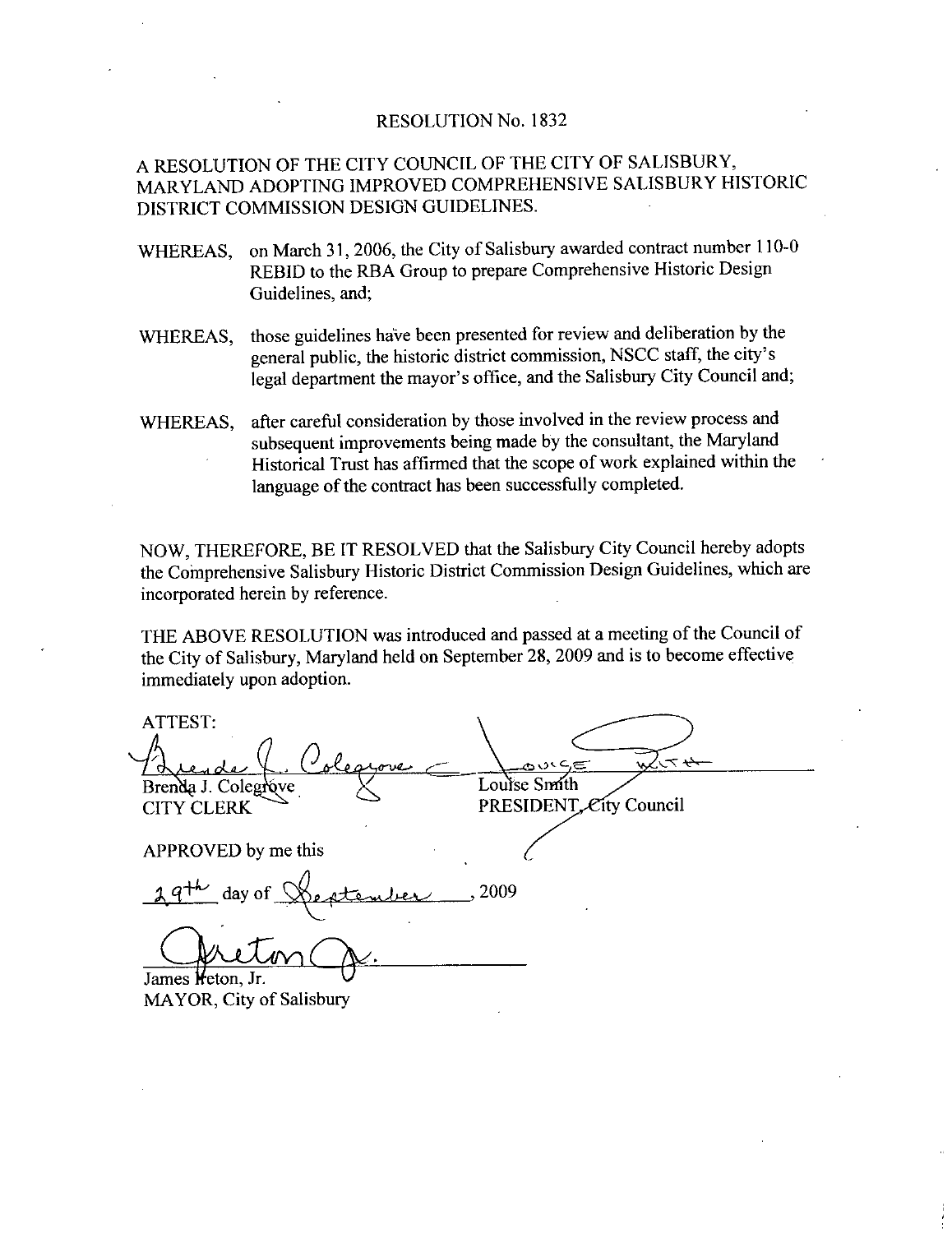# Memo

 $\mathbf{1}$ 

| To: | John Pick                                              |
|-----|--------------------------------------------------------|
|     | From: Tom Stevenson                                    |
|     | <b>Date:</b> September $23$ , 2009                     |
| Re: | Acceptance of Comprehensive Historic Design Guidelines |

Attached you will find <sup>a</sup> resolution that will have the effect of adopting enhanced comprehensive historic design guidelines for the Salisbury Historic District Commission (SHDC).

The draft guidelines were first offered for public comment on October 20, 2008 (press release attached). The document was posted on the city's website and was made available at the office of the Department of Neighborhood Services and Code Compliance. The closing date for comments was<br>November 6, 2008. Several copies of the draft document were provided, at no charge for interested property owners

Subsequent to that, a special meeting of the SHDC was held on October 28, 2008 for review and<br>comment by the general public. Along with the sitting commission members and staff, seven persons attended the hearing. During later improvements to the draft document, consideration was given to those public comments as were applicable. review and<br>ven persons<br>vas given to<br>consultant's<br>orrected. (A

After several work, with an exception of one photographic misrepresentation; that oversight has been corrected. (A comments as were applicable.<br>
re-drafts, the Maryland Historical Trust (MHT) provided final approval of the<br>
exception of one photographic ations copy of the letter from MHT is attached

website for review and comment by the public (press release attached) The draft guidelines were Upon MHT acceptance of that final draft, the proposed guidelines were again posted on the city's<br>of that final draft, the proposed guidelines were again posted on the city's<br>comment by the public. (press release attached) The draft quidelines posted from June 15, 2009 thru July 15, 2009. No comments were received.

The guidelines were reviewed numerous times during the process by the city's legal department, the Historic District Commission, NSCC staff and ultimately by Maryland Historical Trust personnel. A letter of support was sub

Maryland Historical Trust presented the final draft to City of Salisbury, city council members. A consensus was obtained to proceedwith the document as was presented Eventually, on Tuesday, September 8, 2009 the consultant, assisted by a representative from the Maryland Historical Trust presented the final draft to City of Salisbury, city council members. A consensus was obtained to pr

Unless you or the Mayor have any questions, please forward this information to the City Council.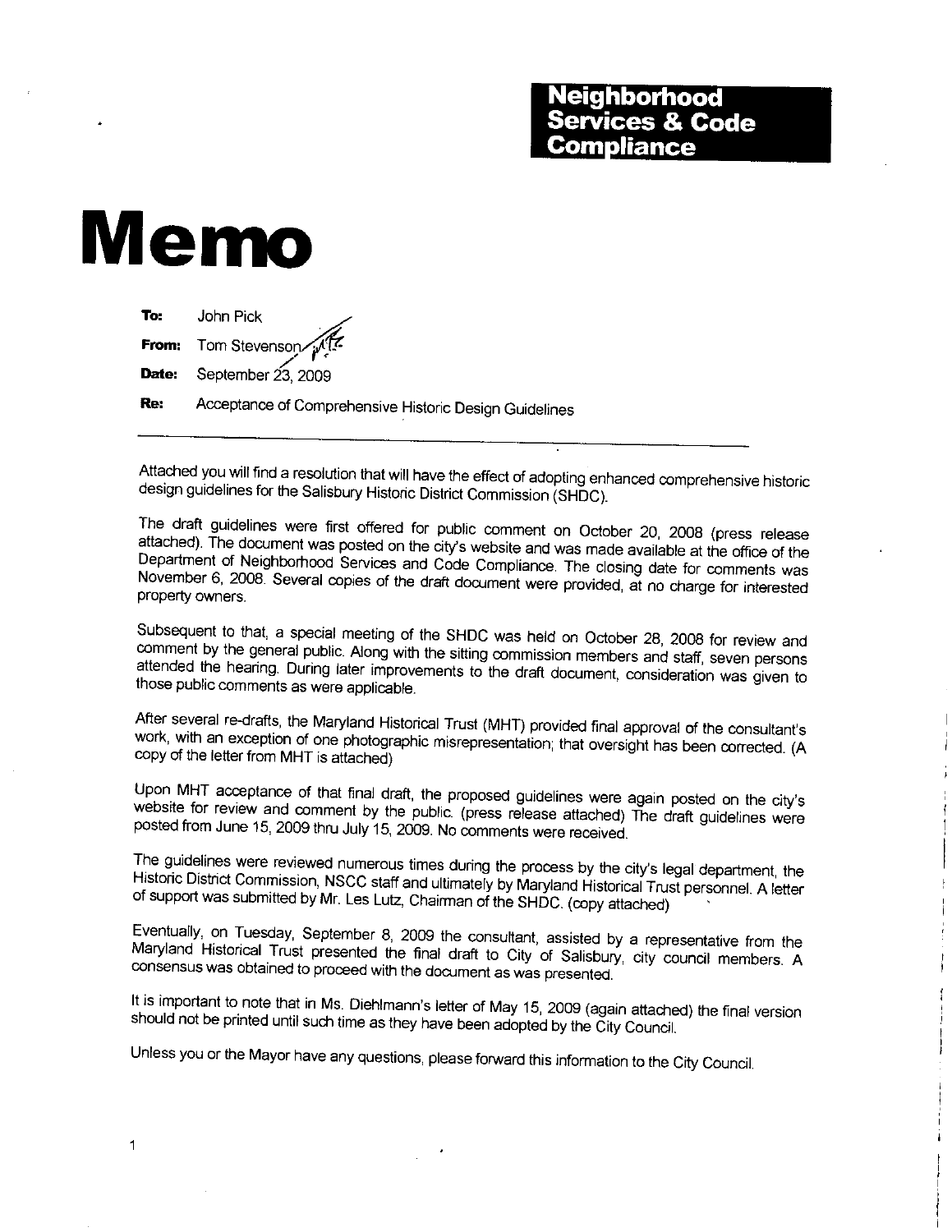

### PRESS RELEASE

FOR IMMEDIATE RELEASE CONTACT: Neighborhood Services &<br>June 12, 2009 Code Compliance Dept. June 12, 2009 **Code Compliance Dept** Neignbornood<br>Code Compli:<br>410-341-9550

## SALISBURY HISTORIC DISTRICT COMMISSION **JRY HISTORIC DISTRICT COMI<br>REVISED DESIGN GUIDELINES**

The City of Salisbury and the Salisbury Historic District Commission are in the process of finalizing new historic design guidelines The Salisbury Historic District Commission will review the proposed guidelines at their next regularly scheduled monthly meeting on finalizing new historic design guidelines. The Salisbury Historic District Commission will<br>review the proposed guidelines at their next regularly scheduled monthly meeting on<br>Wednesday, June 24, 2009 at 7:00 p.m., in Room Office Building, 125 N. Division Street, Salisbury; the Public is invited to attend. The City of Salisbury and the Salisbury Historic District Commission are in the process of inalizing new historic design guidelines. The Salisbury Historic District Commission wireview the proposed guidelines at their nex

Office Building, 125 N. Division Street, Salisbury; the Public is invited to atte<br>The proposed guidelines are also available for review on the City's website at<br>www.ci.salisbury.md.us or by visiting the Department of Neigh Compliance (NSCC) office, located at 501B E. Church Street. Our hours of operation are Monday through Friday, 8:30 a.m. - 4:30 p.m. The proposed guidelines are also available for a<br>www.ci.salisbury.md.us or by visiting the Depa<br>Compliance (NSCC) office, located at 501B E.<br>Monday through Friday, 8:30 a.m. – 4:30 p.m. The proposed guidelines are also available for review on the City's website at<br>www.ci.salisbury.md.us or by visiting the Department of Neighborhood Services & Code<br>Compliance (NSCC) office, located at 501B E. Church Street

Anyone interested in providing comments may do so either electronically, by emailing tstevenson@ci.salisbury.md.us, or in writing at NSCC. The deadline to provide comments is Wednesday, July 15, 2009, at 4:30 p.m.

If you have any questions or need any additional information, you may contact Tom Stevenson, Director of NSCC, at (410) 341-9550.

###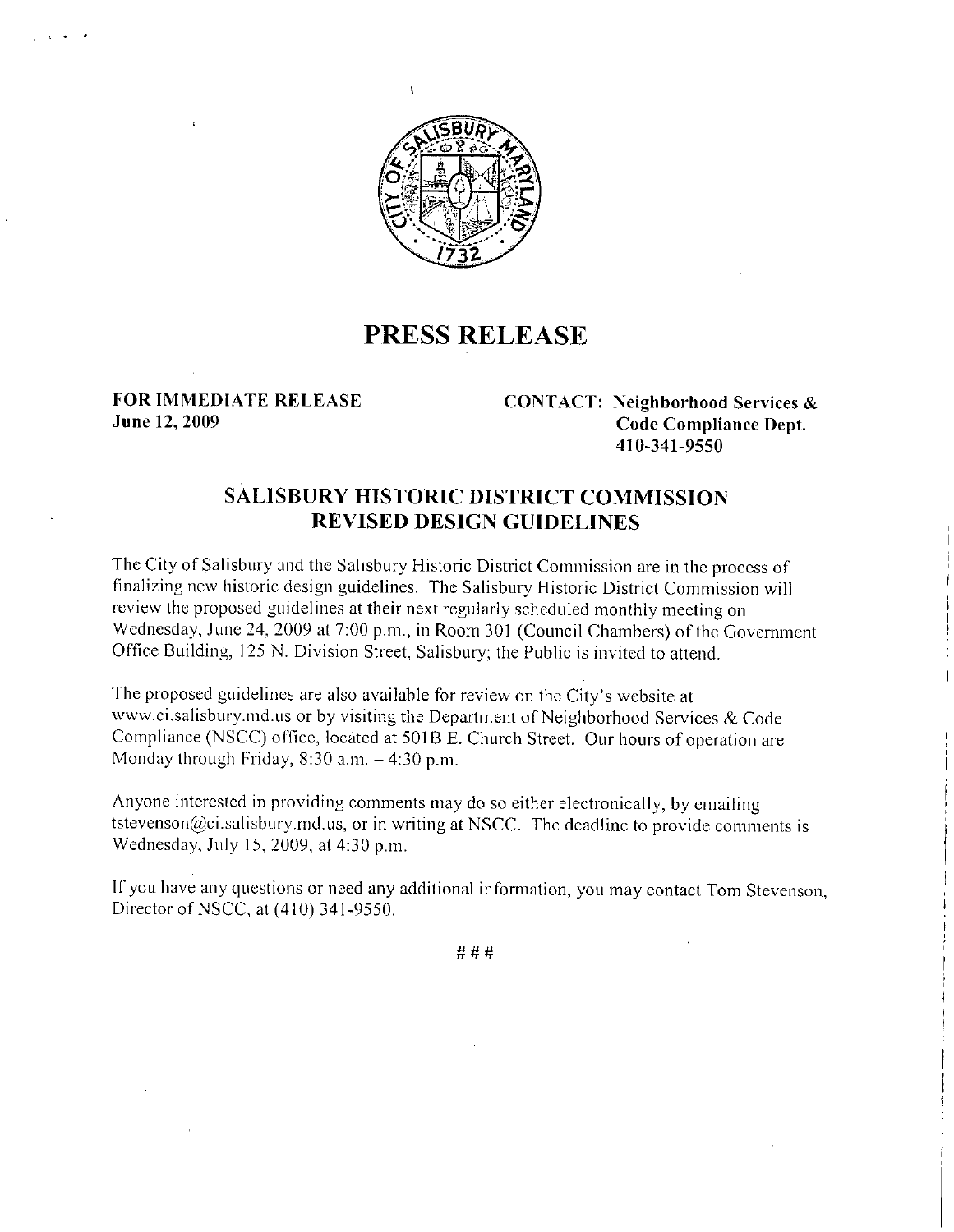Teist... 5/18<br>PLEASE SNE WINE MATCH

Governor Anthony G. Brown Lt. Governor

Maryland Department of Planning Maryland Historical Trust

Richard Eberhart Hall Secretary Matthew J. Power Deputy Secretary

May 15, 2009

Ms. Lore' L. Chambers Assistant City Administrator City of Salisbury 125 N. Division Street Salisbury, Maryland 21801-4940

#### $RE:$ FY 2006 MHT Non-Capital Historic Preservation Grant **City of Salisbury Design Guidelines**

Dear Ms. Chambers:

I have completed my review of the RBA Group/The Edgecombe Group's 5-12-2009 draft of the design guidelines for the City of Salisbury.

This draft is much improved and addresses most of my previous comments; however, there is still one outstanding item to be addressed. On page 81, the photograph and text do not match. The text describes a bungalow, but the corresponding picture shows a vernacular structure that can be best described as "minimal traditional" (see A Field Guide to American Houses by Virginia and Lee McAlester). An email from Bob Nelson to me on March 24, 2009, stated that he did not have any photos of bungalows in the historic districts and that he would replace the text with a description of "minimal traditional." This change must be made prior to final printing of the document.

Please note that before these guidelines can used by the Historic District Commission, they must be approved by the Mayor and Council. This is a requirement under State law, Article 66B, §8.06(a)(1), Annotated Code of Maryland. This step should occur prior to printing of the final version.

Please feel free to contact me at 410-514-7625 or ndichlmann@mdp.state.md.us if you have any questions or concerns regarding my comments. RBA may contact me directly if they have questions. I look forward to seeing the completed version of the design guidelines.

Sincerely,

Jeole A. Del

Nicole A. Diehlmann, Chief Office of Preservation Planning & Museum Programs

The Honorable Barrie Tilghman (City of Salisbury) cc: Mr. Skip Cornbrooks (City of Salisbury) Mr. Tom Stevenson (City of Salisbury) Ms. Evelyn Cohen (MHT)

> 100 Community Place . Crownsville, Maryland 21032-2023 Telephone: 410.514.7600 • Fax: 410.987.4071 • Toll Free: 1.877.756.0119 • TTY Users: Maryland Relay Internet: www.marylandhistoricaltrust.net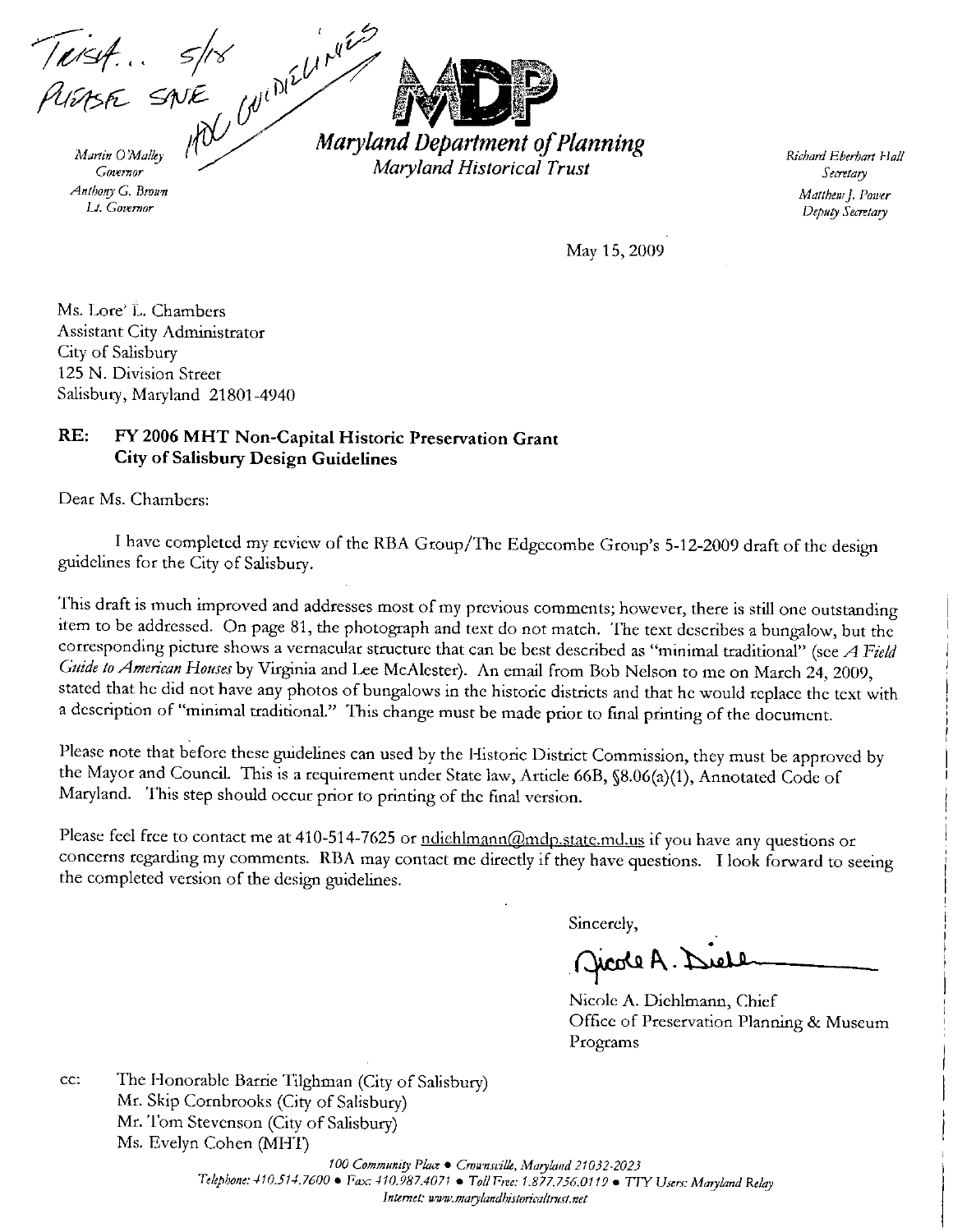v L

The Salisbury Historic District Commission Salisbury, MD 21801 July 12, 2009

The Honorable Mayor and City Council of Salisbury Government Office Building Salisbury, MD 21801

Dear Mayor Ireton and Members of the City Council

At the most recent meeting of the Salisbury Historic District Commission, the new Guidelines were reviewed and the meeting was open for comments from the public. There were no comments from the public and so the members made the final review of the proposed Guidelines. There was a motion to recommend adoption of the Guidelines (and  $2<sup>nd</sup>$  and voted yes) and to recommend that the City Council officially adopt the Guidelines at their earliest convenience

As you may know, these Guidelines have been several years in development and once adopted will help to make clear to the public as well as the Commission members what is expected of those living and working in the three Historic Districts

If I can answer any questions or help in any way concerning the Commission or the new Guidelines, please feel free to contact me.

**Sincere**  $\overline{\mathcal{A}}$ 

Les Lutz, (Acting) Chair The Salisbury Historic District Commission